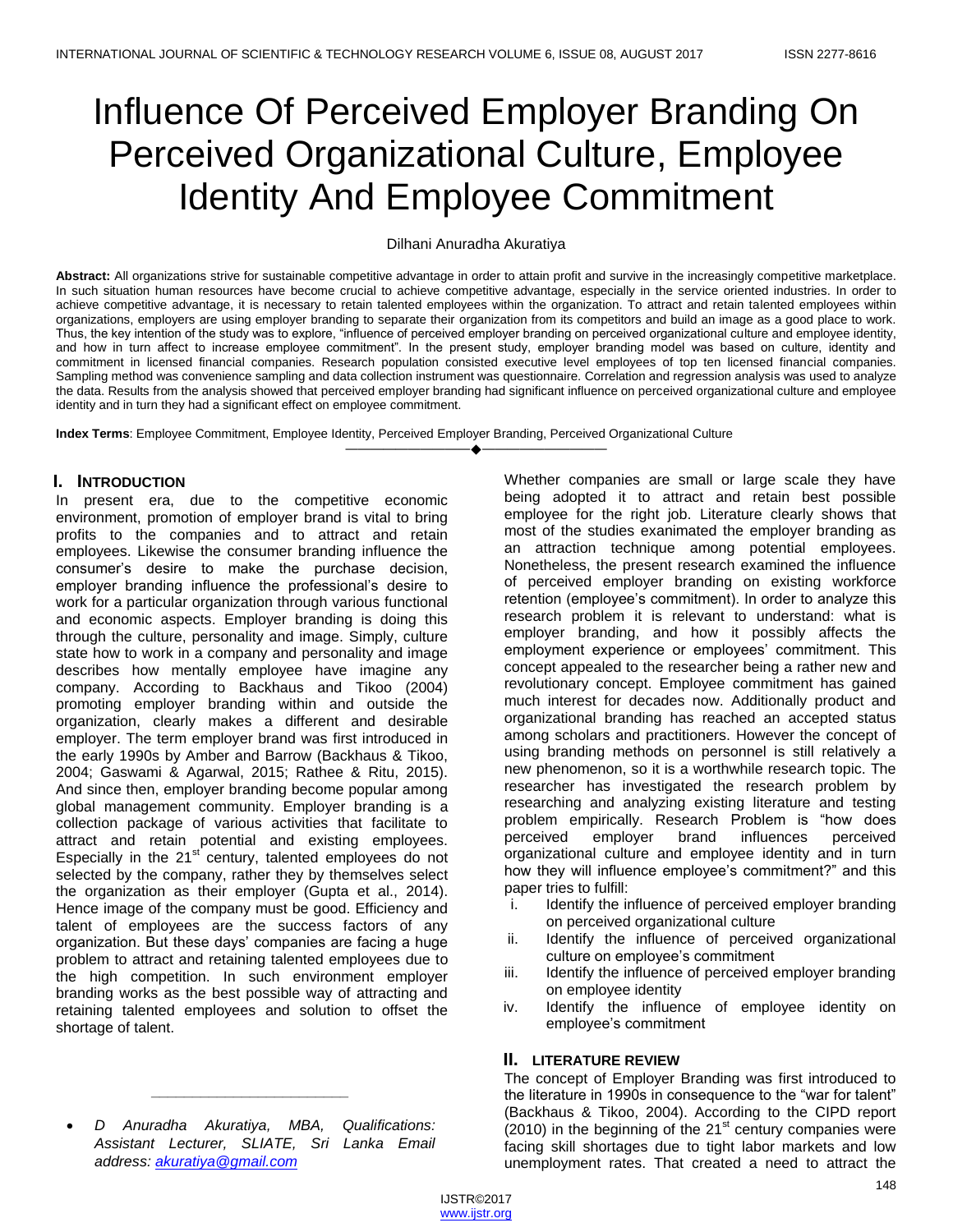best talent to survive in the markets. Literature point out that the rising interest in employer branding has emerged due to the changes took place economically and demographically in local and global context. This has lead the companies to understand the increasing value of attracting and retaining the top talent (Mosely, 2007). Backhaus and Tikoo (2004) argue that employer branding aims to promote the desirable working aspects of a specific company, both internally and externally in order to attract and engage potential and existing employees.

### **Perceived Employer Branding**

The concept of Employer Branding was first introduced to the literature in 1990s in consequence to the "war for talent" (Backhaus & Tikoo, 2004). According to the CIPD report (2010) in the beginning of the  $21<sup>st</sup>$  century companies were facing skill shortages due to tight labor markets and low unemployment rates. That created a need to attract the best talent to survive in the markets. Literature point out that the rising interest in employer branding has emerged due to the changes took place economically and demographically in local and global context. This has lead the companies to understand the increasing value of attracting and retaining the top talent (Mosely, 2007). Backhaus and Tikoo (2004) argue that employer branding aims to promote the desirable working aspects of a specific company, both internally and externally in order to attract and engage potential and existing employees. The employer brand works as a psychological motives to the employees. To attract and retain employees, companies offer different types of beneficial employment packages, in form of pay and benefits, working environment, achievement motivation, work-life balance, education for future, internal and external support, professional development, career planning, inspiring colleagues, emotional attachment, possibilities like working from home, flexibility in working hours, leave and compensation benefits, social and mental satisfaction, challenging work, secured employment, project procurement, etc. (Gaddam, 2008). The objective behind giving these intangible and tangible benefits is to promote a "superior employment experience" to employees and to picture the company as a desirable place to work.

## **Employee Identity**

Organizations try to gain identification with employees to make sure employees' decisions will be made with the organization"s interests in mind. "Identification has been linked to greater employee compliance, lower attrition, lower in-group conflict, and an increase in behaviors congruent with the organization"s identity. It also has been found to affect member decision making and sense-making" (Dutton et al., 1994). According to Puusa and Tolvanen (2006) strogn organizational identity affects the level of identification of individuals within the organization, which in turn creates trust. When organizational members realized how strognly they have been identified with the organization, their level of trust increase and thus creates stronger commitment to the organization and its goals (Puusa & Tolvanen, 2006). O"Reilly et al. (1996) found that the degree of perceived organizational identity affects tenure and intensity of commitment to the organization. The longer employees stay, the greater the degree of pride and

ownership and increased organizational identity that the members feel. According to the Backhaus and Tikoo (2004) organizational identity is the attitudial elemant of the employer brand loyalty. Employer branding is often used to affect the organizational identity, and in turn affect the employer brand loyalty (Backhaus & Tikoo, 2004). One of the key aims of an employer branding programme is to encourage existing employees to identify with the organization (Edwards, 2010). From the perspective of employer branding, theoratical discussions linked to organizational identity can add and contribute to understanding the employer branding (Edwards, 2010). Some definitions of employer branding specifically include the notion of identity (e.g: Dell & Ainspan, 2001) or include some element of characteristics or attributes (e.g: Backhaus & Tikoo, 2004). The crossovers with organizational identity literature and employer branding are therefore fairly clear (Edwards, 2010). When organizations spell out and present their employment brand, they would expect to be presenting their central, enduring and distinctive characteristics to their potential and current employees (Edwards, 2010). According to Mael and Ashforth (1992) there is a positive relationship between level of employee perception of the strength of an organization"s identity and the degree of employee commitment and identification with that organziation and other positive employee outcomes (cited in Edwards, 2010).

## **Perceived Organizational Culture**

According to Greenberg and Baron (1995) organizational culture is "a framework of values, beliefs, attitudes, norms, behavior of employees and their expectations which are shared within the organization by its members" (cited in Shahzad, 2014). Research evidence suggest that organizational culture exerts a considerable influence on organizational behavior, especially in the area of efficiency, effectiveness, and commitment (Nongo & Ikyanyon, 2012). This means that by developing an appropriate culture, organizations can achieve success. Deal and Kennedy (1988) argue that organizational culture affects the commitment of employees within the organization and the strength of organizational commitment is correlated with the strength of organizational culture (cited in Nongo & Ikyanyon, 2012). Culture of any organization plays a vital role to create employer branding (Gaddam, 2008). According to the Gaddam (2008) physical working environment, the structure of the organization, the size of the organization and the organization's approach to work are part and partial of organizational culture. Further organizational culture is the basic personality of any organization. Organizational culture is one of the important factor which account for the success and failure of any organization. So when picturing the organization as a good place to work, organizational culture plays a vital role and through employer brand, culture could be influenced. Because cultural dimensions like organizational values, heroes, rites and rituals and cultural networks build employer branding as well as employer branding can change these dimensions (Gaddam, 2008). Semnani and Fard (2014) said, that there is a strong association between culture and employees" commitment because organizational culture inferred that an employee is more prepared to offer an additional support to the brand and the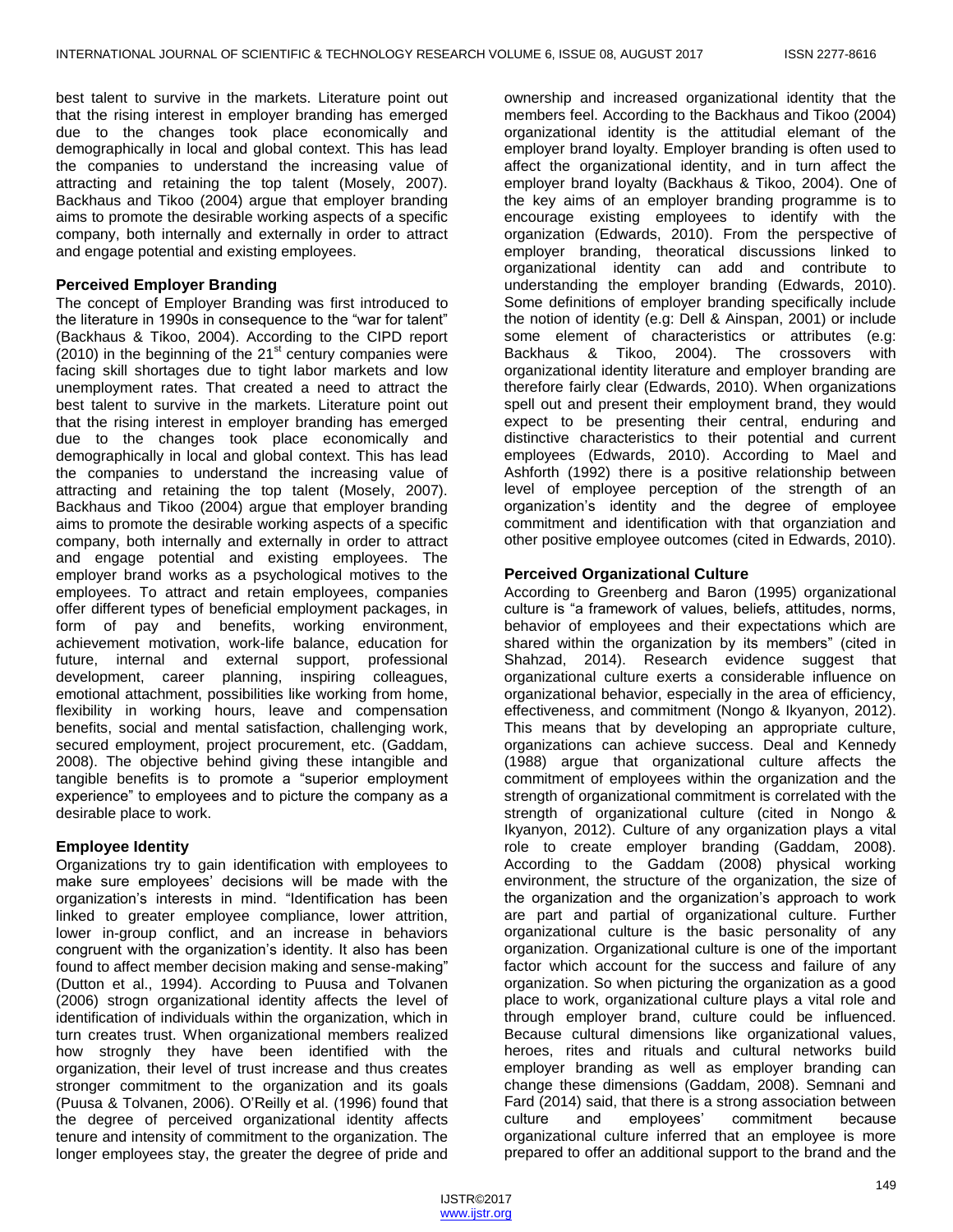company in his/her performance. Employer branding as a process by which employees internalize the desired brand image and are motivated to project the image to customers and other organizational constitutes (Miles & Mongold, 2005). If culture is described as a "collective programming of the mind", that reinforces "patterned ways of thinking, feeling and reacting', then employer branding can evolve the employees within the organization think, feel and react towards customers and brand (Mosley, 2007). It is generally agreed that intangible employer brand characteristic such as culture is far more difficult for competitors to copy than the operational components (Mosley, 2007). When organization"s culture is aligned with the desired employer brand, it helps to have an increased employee commitment.

### **Employee Commitment**

The concept of organizational commitment has attracted a great deal of interest in the human resource management and psychology literatures. For example, employee commitment and loyalty are a central feature in the high performance workplace literature in which they are seen as mediating factors linking different types of human resource management and employment practices to enhanced performance. Mowday et al. (1979) viewed organizational commitment as "the psychological strength of an employee"s attachment and involvement with the organization" (cited in Nongo & Ikyanyon, 2012). A commited employee is determined to stay with the organization irrespective of whether the organization is in a favourable or unfavourable state (Allen & Meyer, 1990). According to Bateman and Strasser (1984) organizational commitment is about "an employee"s loyalty to the organization, the willingness to exert effort on behalf of the organization, the degree of goal and value congruency between the employee and the organization, and the employee's desire to remain employed by the organization" (cited in Messner, 2013). In this context, Meyer and Allen (1991) distinguish three dimensions to organizational commitment: affective commitment; normative commitment; and continuance commitment. According to Backhaus and Tikoo (2004) employer brand loyalty is analogous to organizational commitment. Research suggest that organizational commitment is related to organizational culture. Inherent character of employer brand is a "give" and a "get" that aligns with culture and employee commitment (Mosley, 2007). Fatima and Sheikh (2017) in their paper said that, when employees understand the organizational culture then employee commitment towards the organization will increase. When employees highly involved with the brand it results employee happiness and employees consider themselves as valued entities in human resource (Uma & Metilda, 2012). Due to that they become more productive through their commitment and show consistency in their performance (Uma & Metilda, 2012). When employer branding is directly related with the physical and psychological working environment of employees, organization can exhibit a better image in the minds of employees by presenting itself as an excellent employer which cares for its employees (Semnani and Fard, 2014). Through internal branding, employer branding can affect employee's identity, involving employee's commitment (Semnani and Fard, 2014). Sveningsson and Alvesson (2003) described employee identity as a central

point of understanding employee motivation, commitment and their decision making within the organization (cited in Shaker & Ahmed, 2014, p.54).

## **III. RESEARCH MODEL AND HYPOTHESES**

The study of perceived employer branding and employee commitment is not empirically tested previously. So in this study researcher has tested influence of perceived employer branding on perceived organizational culture and employee identity and in turn how these variables influence employee commitment.

This study test the following hypotheses;

- **H1:** There is a direct influence of perceived employer branding on employee perceived organizational culture
- **H2:** There is a direct influence of employee perceived organizational culture on employee"s commitment
- **H3:** There is a direct influence of perceived employer branding on employee identity
- **H4:** There is a direct influence of employee identity on employee"s commitment

## **IV. RESEARCH METHODOLOGY**

Based on LMD 100, top ten licensed finance companies was chosen as the target population for this study. This study aimed to investigates of perceived employer branding process in leasing industry, therefore participants were selected from top ten finance companies in Sri Lanka. Thus, population consisted employees in executive level who contact with customers of selected 10 licensed finance companies in Colombo city. The sampling method was convenience sample method. The number of sample respondents was 160 from that sixty six percent (66%) respondents were male and remaining thirty four percent (34%) respondents were females. Out of which 160, 132 completed questionnaires were returned and from that 123 questionnaires were useable. The responses in questionnaire were then analyzed with help of SPSS Ver. 19.0.

### **Measurement**

A two part questionnaire was designed for this study. First part consisted basic information about respondent including gender, age, education, marital status and work experience, part two included questions to assess employee's perception about employer branding, organizational identity, organizational culture and organizational commitment. Since perceived employer branding, as a research phenomenon, is rather underdeveloped, researcher could not find any previously constructed questionnaires to use, which covered all areas of the employer branding. However questions relating to employee identity, culture and employee commitment were obtained from following three established research-based instruments: (a) the Organizational Identification Scale containing 6 questions (OID) by Becker (1992), (b) the Organizational Culture Survey by Glaser, Zamanou, and Hacker (1987) containing 21 questions under 4 dimensions, and (c) the Organizational Commitment Questionnaire (OCQ) by Meyer and Allen (1996) containing 15 questions under 3 dimensions. The first part included nominal scales, and the remainder parts were measured using the five point Likert scale, ranging from strongly disagree (1) to strongly agree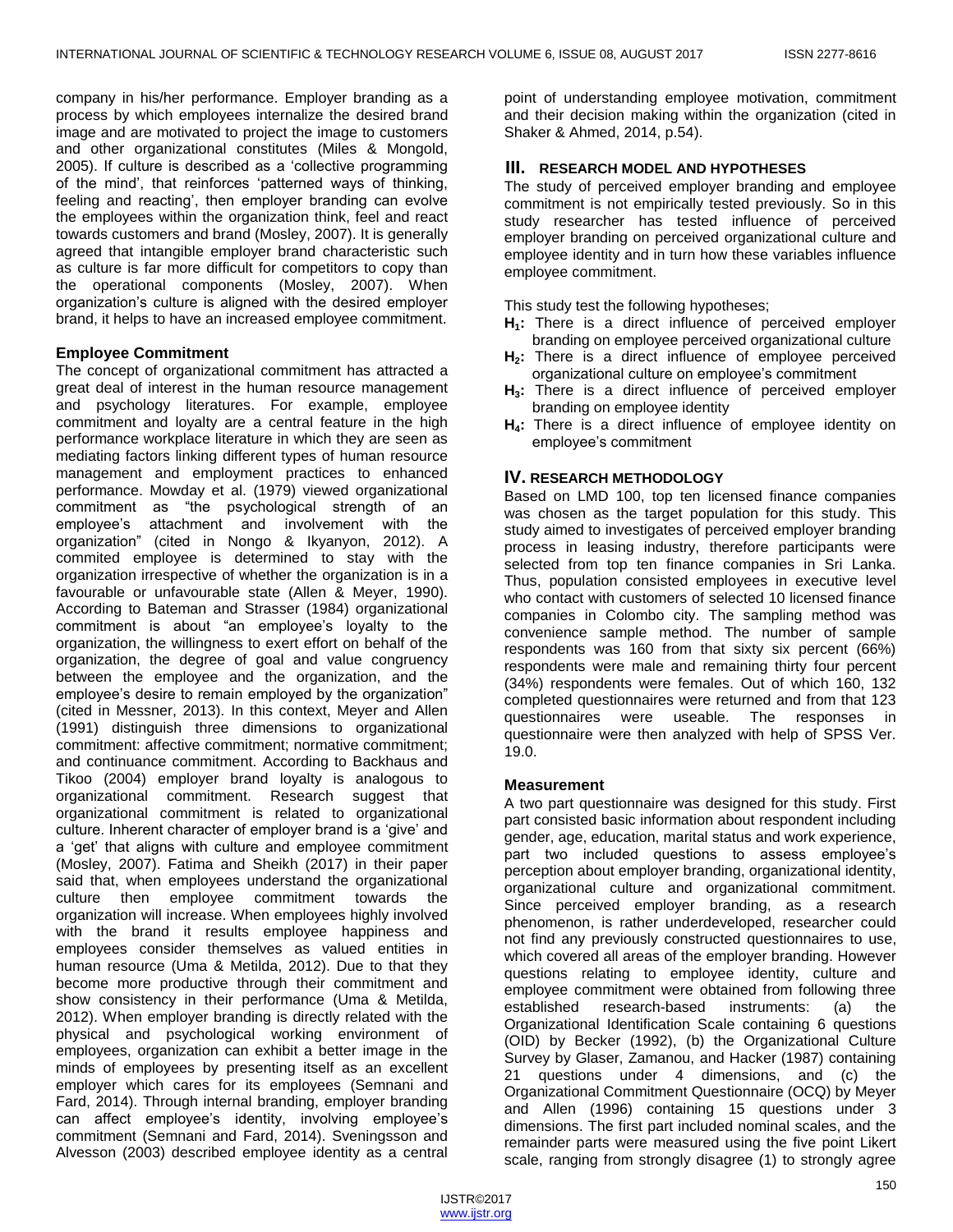(5). Before conducting the main survey, a pilot study was performed and using the responses slightly moderated the questionnaire. The pilot test involved 10 respondents. Following table shows the reliability statistics under Cronbach"s alpha, reliabilities are higher than 0.7 indicating good consistency among the items and measure to be acceptable. Coefficient alpha should be above 0.7 (Nunnally, 1978, cited in Pallant, 2007).

|  | <b>Table 1: Reliability Statistics of Measures</b> |  |
|--|----------------------------------------------------|--|
|--|----------------------------------------------------|--|

| Measure                          | Cronbach's<br>alpha | Number<br>of items |  |
|----------------------------------|---------------------|--------------------|--|
| Perceived employer branding      | .72                 | 08                 |  |
| Perceived organizational culture | .93                 | 21                 |  |
| Employee identity                | .79                 | 06                 |  |
| <b>Affective Commitment</b>      | .95                 | 05                 |  |
| Normative Commitment             | .93                 | 05                 |  |
| <b>Continuance Commitment</b>    | .86                 | 05                 |  |
| <b>Employee Commitment</b>       | .91                 | 15                 |  |

#### **Results and Discussion**

Table 2 reflects the correlation between variables and strength of relationship between two constructs.

*Table 2: Correlation Statistics*

|                                        | Perceived<br>employer<br>branding | Perceived<br>organizational<br>culture | Employe<br>e identity | Employee<br>commitment |
|----------------------------------------|-----------------------------------|----------------------------------------|-----------------------|------------------------|
| Perceived<br>employer<br>branding      |                                   |                                        |                       |                        |
| Perceived<br>organizational<br>culture | .638                              |                                        |                       |                        |
| Employee<br>identity                   | $.643$ <sup>*</sup>               | .740                                   |                       |                        |
| Employee<br>commitment                 | .511                              | .546                                   | .463                  |                        |

#### *\*\*. Correlation is significant at the 0.01 level (2-tailed). N=123*

Above table shows that there was a significant positive correlation between perceived employer branding and perceived organizational culture (r = .638, ρ < 0.01). This means that in these organizations, perceived employer branding strongly reinforces and changes perceived organizational culture. Perceived organizational culture is significantly and positively correlate with the employee commitment ( $r = .546$ ,  $p < 0.01$ ). As for the perceived organizational culture, it has a significant positive correlation with affective commitment (r = .65, ρ<0.01) but weakly correlated with the continuance commitment  $(r =$ .34,  $p<0.01$ ) and normative commitment ( $r = .37$ ,  $p<0.01$ ) (appendix B). Table 2 shows that the perceived employer branding is significant and positively correlated with the employee identity ( $r = 0.643$ ,  $\rho < 0.01$ ). This means that, perception about the organization strengthen the employee identity among organizational employees. Also the above table shows that the employee identity is positively correlated with the employee commitment (r=0.463, ρ < 0.01). As managers impress their desired organizational images on employees, that ultimately lead to increase the employee commitment.

#### **Hypotheses testing**

The standardized beta ( $\beta$ ) for perceived employer branding indicates there is a positive relationship between perceived employer branding and perceived organizational culture and the degree to which perceived employer branding affects organizational culture is .638. In addition the probability for the t- statistics (9.106) for the standardized beta coefficient is significant at .000 which is less than .05. Perceived employer branding explains the 40.7 per cent of the variance in perceived organizational culture as shown in  $R<sup>2</sup>$ . As there is a significant contribution from perceived employer branding towards perceived organizational culture, hypothesis 1 of the study is supported. The standardized beta ( $\beta$ ) for perceived organizational culture indicates there is a positive relationship between perceived organizational culture and employee commitment and the degree to which perceived organizational commitment affects employee commitment is .546. In addition the probability for the t- statistics (7.177) for the standardized beta coefficient is significant at .000 which is less than .05. Perceived organizational culture explains the 29.9 per cent of the variance in organizational commitment as shown in  $R<sup>2</sup>$ . As there is a significant contribution from perceived organizational culture towards employee commitment, hypothesis 2 of the study is supported. According to the appendix B, 42 per cent of the perceived organizational culture affects to the affective commitment as shown in  $R^2$ . When compared with the other two types (continuance and normative) of commitment, perceived organizational culture do a good job in explaining the variation in the affective commitment. The standardized beta (ẞ) for perceived employer branding indicates there is a positive relationship between perceived employer branding and employee identity and the degree to which perceived employer branding affects employee identity is .643. In addition the probability for the t- statistics (9.242) for the standardized beta coefficient is significant at .000 which is less than .05. Perceived employer branding explains the 41.4 per cent of the variance in employee identity as shown in  $R^2$ . As there is a significantly contribution from perceived employer branding towards employee identity, hypothesis 3 of the study is supported. The standardized beta (ß) for employee identity indicates there is a positive relationship between employee identity and employee commitment and the degree to which employee identity affects employee commitment is .463. In addition the probability for the tstatistics (5.747) for the standardized beta coefficient is significant at .000 which is less than .05. Employee identity explains the 21.4 per cent of the variance in employee commitment as shown in  $R^2$ . As there is a significantly contribution from employee identity towards employee commitment, hypothesis 4 of the study is supported.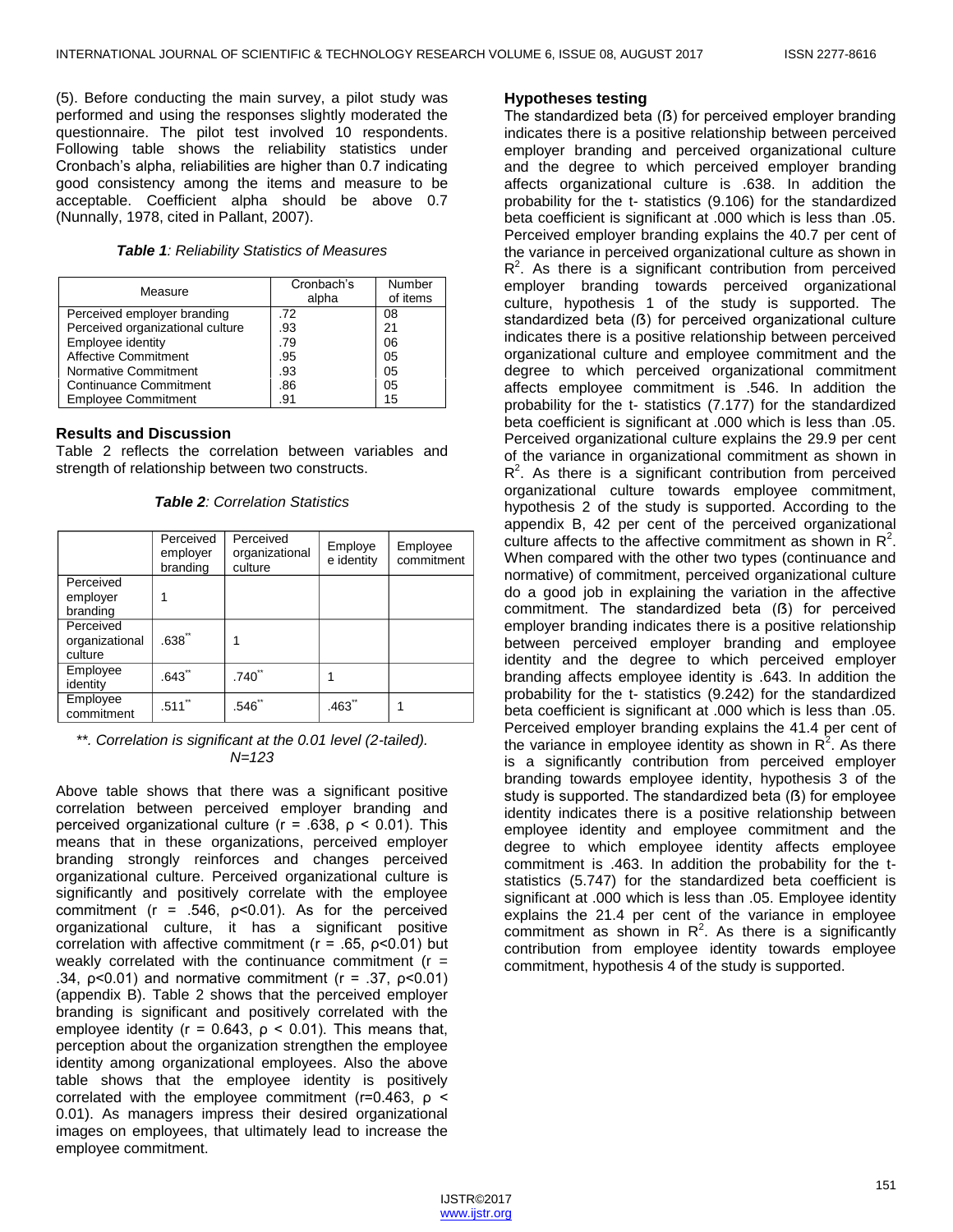*Table 3: Summary of Multiple Regression Analysis Predicting Perceived Organizational Culture, Employee Identity and Employee Commitment*

| Independen<br>t Variable                | Dependen<br>t Variable                     | <b>Beta</b><br>(3) | R <sub>2</sub> | t     | Sig. |
|-----------------------------------------|--------------------------------------------|--------------------|----------------|-------|------|
| Perceived<br>employer<br>branding       | Perceived<br>organizati<br>onal<br>culture | .638               | .407           | 9.106 | .000 |
| Perceived<br>organization<br>al culture | Employee<br>commitme<br>nt                 | .546               | .299           | 7.177 | .000 |
| Perceived<br>employer<br>branding       | Employee<br>identity                       | .643               | 414            | 9.242 | .000 |
| Employer<br>identity                    | Employee<br>commitme<br>nt                 | .463               | .214           | 5.747 | .000 |

#### *N = 123*

## **IV. CONCLUSION AND RECOMMENDATION**

Though there are a plethora of theories and a large number of literature about marketing and branding, however, there are only few theories available relating to employer branding (Dawn and Biswas, 2010). The emphasis on the human resource to obtain sustainable competitive advantage by organizations are continuously increasing. Accordingly the organizations are focusing on increasing employee commitment with the employer branding and as a result it has become an emerging field in current HRM research. Using employer branding one firm can differentiate its characteristics as an employer from their competitors. The direct relationships between perceived employer branding and perceived organizational culture and perceived organizational culture and employee commitment were supported by the data collected in the research context. Also direct relationships between perceived employer branding and employee identity, and employee identity and employee commitment were supported. Also it was confirmed that organizational culture mostly impact on the affective commitment of employees compared to other two commitment types.

#### **Limitations and Further Research**

This study, as with any research has some limitations. Thus, it should be considered that generalization of the findings is limited to similar conditions. First, the respondents in this study were limited to executive level employees of licensed finance companies in Sri Lanka. Moreover similar studies could be conducted using entire leasing industry or other industries. Further, this study is based on cross-sectional design and thus cannot make causal inferences. So in future researchers could conduct longitudinal studies to track changes happen within<br>employees with relate to employer branding employees with relate to employer implementation.

#### **REFERENCES**

- [1]. Aggerholm, H. K., Andersen, S. E., & Thomsen, C. (2011). Conceptualizing employer branding in sustainable organization. Corporate Communications: An International Journal, 16(2), 105-123.
- [2]. Allen, N. J., & Meyer, J. P. (1990). The measurement and anteedents of affective, continuance, and normative commitment to the organization. Journal of Occupatioal Psychology, 63, 1-18.
- [3]. Backhaus, K., & Tikoo, S. (2004). Conceptualizing and researching employer branding. Career Development International, 9(5), 501-517.
- [4]. Barrow, S. (2008). A brand new view. People Management, 7-8.
- [5]. Berthon, P., Ewing, M., & Hah, L. L. (2005). Captivating company: dimentions of attractiveness in employer branding. International Journal of Advertising, 2, 151-172.
- [6]. Biswas, M., & Suar, D. (2013). Which employees' values matter most in the creation of employer branding? Journal of Marketing Development and Competitiveness, 7(1), 93-102.
- [7]. Botha, A., Bussin, M., & De Swardt, L. (2011). An employer brand predictive model for talent attraction and retention. SA Journal of Human Resource Management, 9(1), 388-400.
- [8]. Central Bank of Sri Lanka. (2014). Annual Report. Colombo: Central Bank of Sri Lanka.
- [9]. Chhabra, N. L., & Sharma, S. (2014). Employer branding: strategy for improving employer attractiveness. nternational Journal of Organizational Analysis, 22(1), 48-60.
- [10]. CIPD (2010). Employer branding. Corporate Strategy (Fact sheet). Retrieved October 14, 2013. Available **from** www.cipd.co.uk/subjects/corpstrtgy/empbrand.
- [11]. Davis, G. (2008). Employer branding and its influence on managers. European Journal of Marketing, 42(5/6), 667-681.
- [12]. Dutton, J. E., Dukerich, J. H., & Harquail, C. V. (1994). Organizational images and member identification. Administrative Science Quarterly, 39, 239-263.
- [13]. Edwards, M. R. (2010). An integrative review of employer branding and OB theory. Personnel Review, 39(1), 5-23.
- [14]. Fatima, A., & Sheikh, M. (2017). Employer branding: what it takes to be a successful brand.